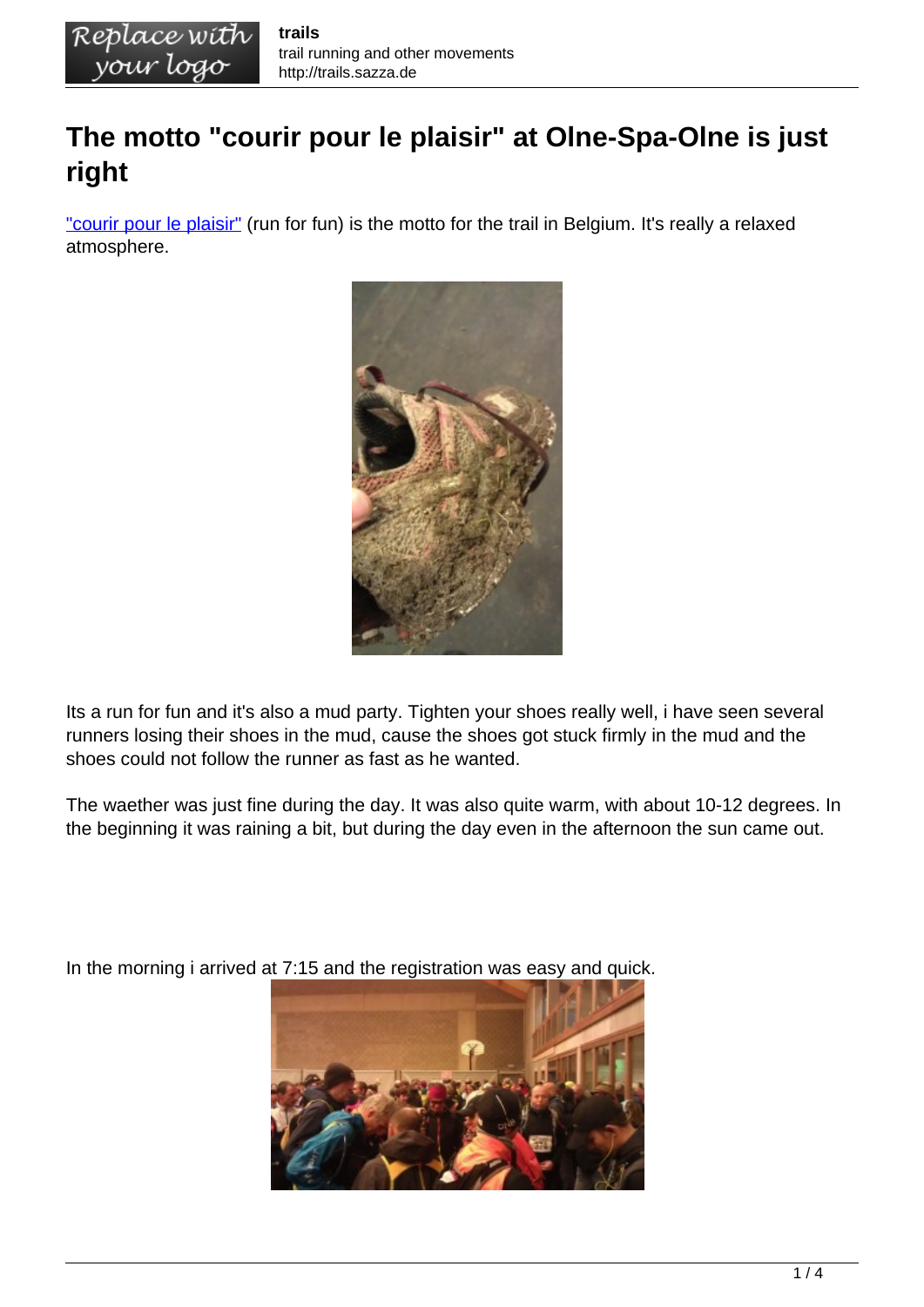I had paid in advance but you can also pay at the registration desk just before the race. Little by little the sports hall filled up. Most runners are from Belgium, but there are also quite a lot from the Netherlands and from Germany, since boarders are quite close.

The start was on time at 10 past 8. Because of a hunting on the track during the day, the race was shortened about 2 km they told us before.



Sunrise was just about that time, so if you are able to finish in less than nine hours, you do not need to take a lamp with you.

Every 16 kilometres there is a care point. Normally they have only water there, but at some stations there had been also iso drinks. But i suggest, to take some powder with you, if you depend on that. You could also get rice pudding, raisins, cookies at the first two stations. After 48 km there had been also a warm given to the runners. The last stop at kilometer 64 is really just very close to the finish.

During the race to are running through the beautiful landscape of Belgium.



In Belgium the typical weather at that time of the year is cloudy, rainy, windy and also could. So when your running the small trails, they are, depending also on how many have been running in front of you, quite muddy and slippery.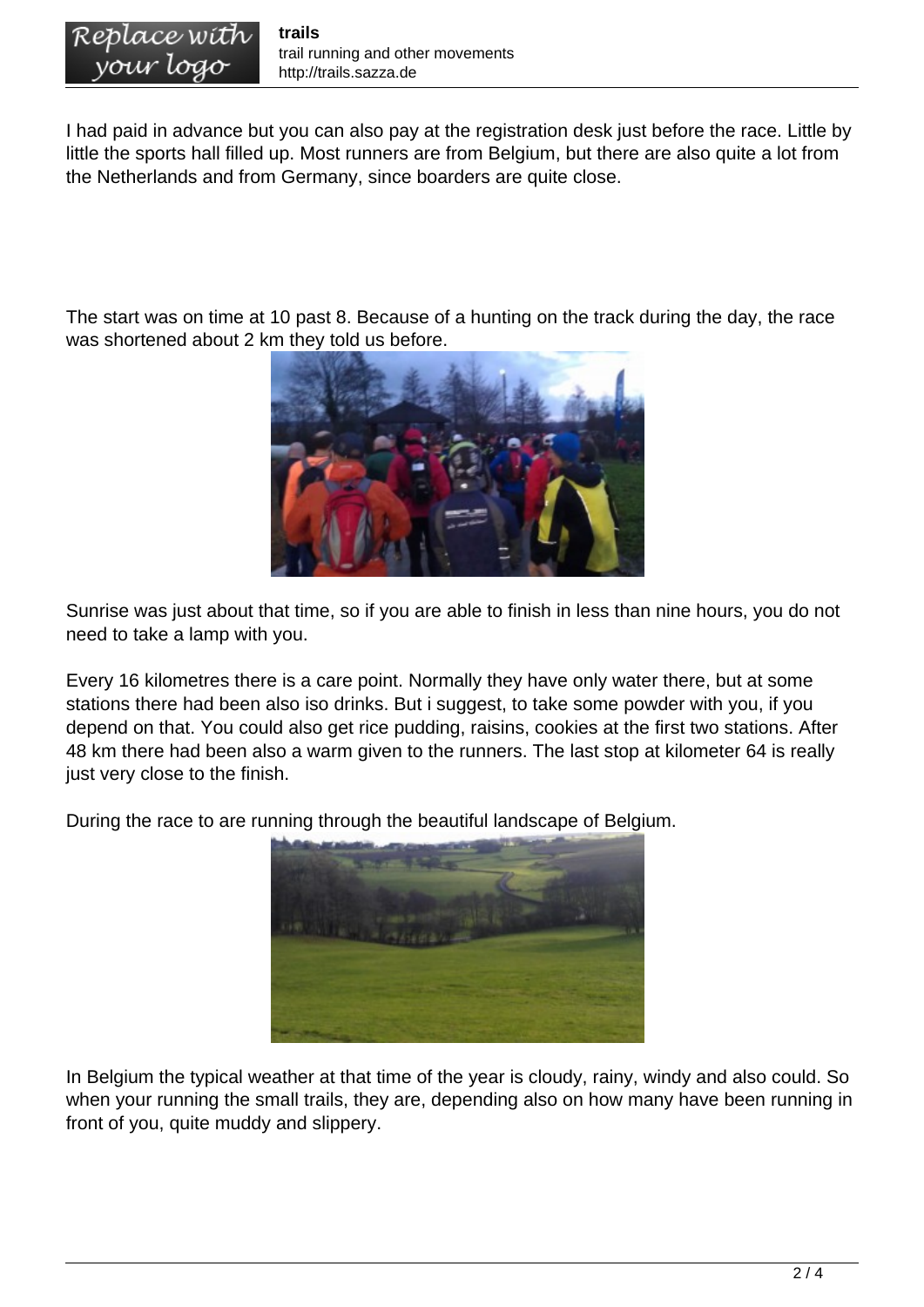The registration fee for the trail is just 10 euro. And i wonder, how you could organize a whole race and also it's possible to get a t-shirt and also meal after the race.So that's the shirt. Nice color, eh?





The meal was a stew (potatoes, beacon, cabbage) with a sausage and mustard. Maybe it look not as good as it tasted. So great race and great organized. Thank you very much.

Take care and have fun.

[gpsies fileId=sjsyoqgmbhrhjlzn show=full]